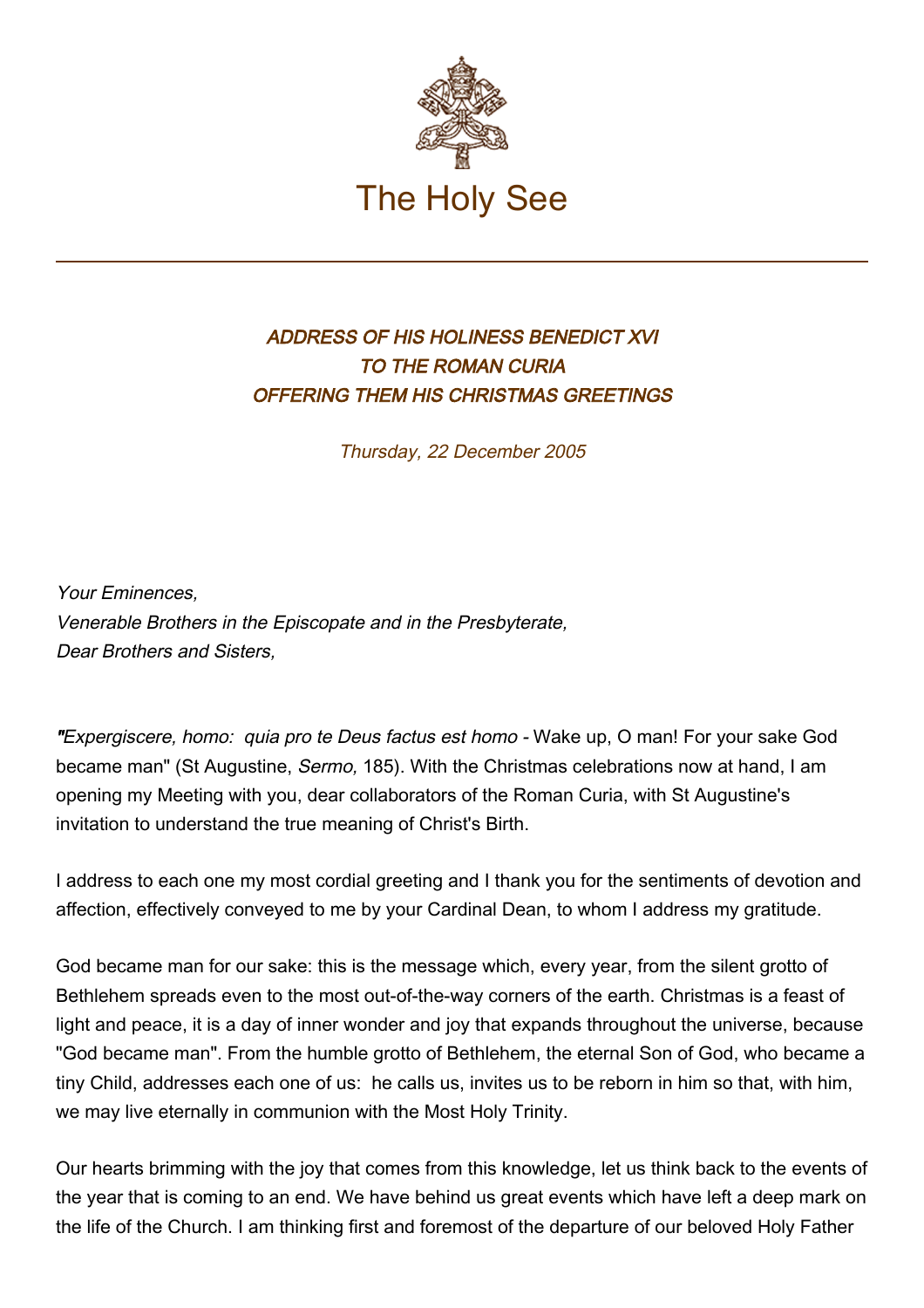John Paul II, preceded by a long period of suffering and the gradual loss of speech. No Pope has left us such a quantity of texts as he has bequeathed to us; no previous Pope was able to visit the whole world like him and speak directly to people from all the continents.

In the end, however, his lot was a journey of suffering and silence. Unforgettable for us are the images of Palm Sunday when, holding an olive branch and marked by pain, he came to the window and imparted the Lord's Blessing as he himself was about to walk towards the Cross.

Next was the scene in his Private Chapel when, holding the Crucifix, he took part in the Way of the Cross at the Colosseum, where he had so often led the procession carrying the Cross himself.

Lastly came his silent Blessing on Easter Sunday, in which we saw the promise of the Resurrection, of eternal life, shine out through all his suffering. With his words and actions, the Holy Father gave us great things; equally important is the lesson he imparted to us from the chair of suffering and silence.

In his last book "Memory and Identity" (Weidenfeld and Nicolson, 2005), he has left us an interpretation of suffering that is not a theological or philosophical theory but a fruit that matured on his personal path of suffering which he walked, sustained by faith in the Crucified Lord. This interpretation, which he worked out in faith and which gave meaning to his suffering lived in communion with that of the Lord, spoke through his silent pain, transforming it into an important message.

Both at the beginning and once again at the end of the book mentioned, the Pope shows that he is deeply touched by the spectacle of the power of evil, which we dramatically experienced in the century that has just ended. He says in his text: "The evil... was not a small-scale evil.... It was an evil of gigantic proportions, an evil which availed itself of state structures in order to accomplish its wicked work, an evil built up into a system" (p. 189).

Might evil be invincible? Is it the ultimate power of history? Because of the experience of evil, for Pope Wojty<sup>3</sup>a the question of redemption became the essential and central question of his life and thought as a Christian. Is there a limit against which the power of evil shatters? "Yes, there is", the Pope replies in this book of his, as well as in his Encyclical on redemption.

The power that imposes a limit on evil is Divine Mercy. Violence, the display of evil, is opposed in history - as "the totally other" of God, God's own power - by Divine Mercy. The Lamb is stronger than the dragon, we could say together with the Book of Revelation.

At the end of the book, in a retrospective review of the attack of 13 May 1981 and on the basis of the experience of his journey with God and with the world, John Paul II further deepened this answer.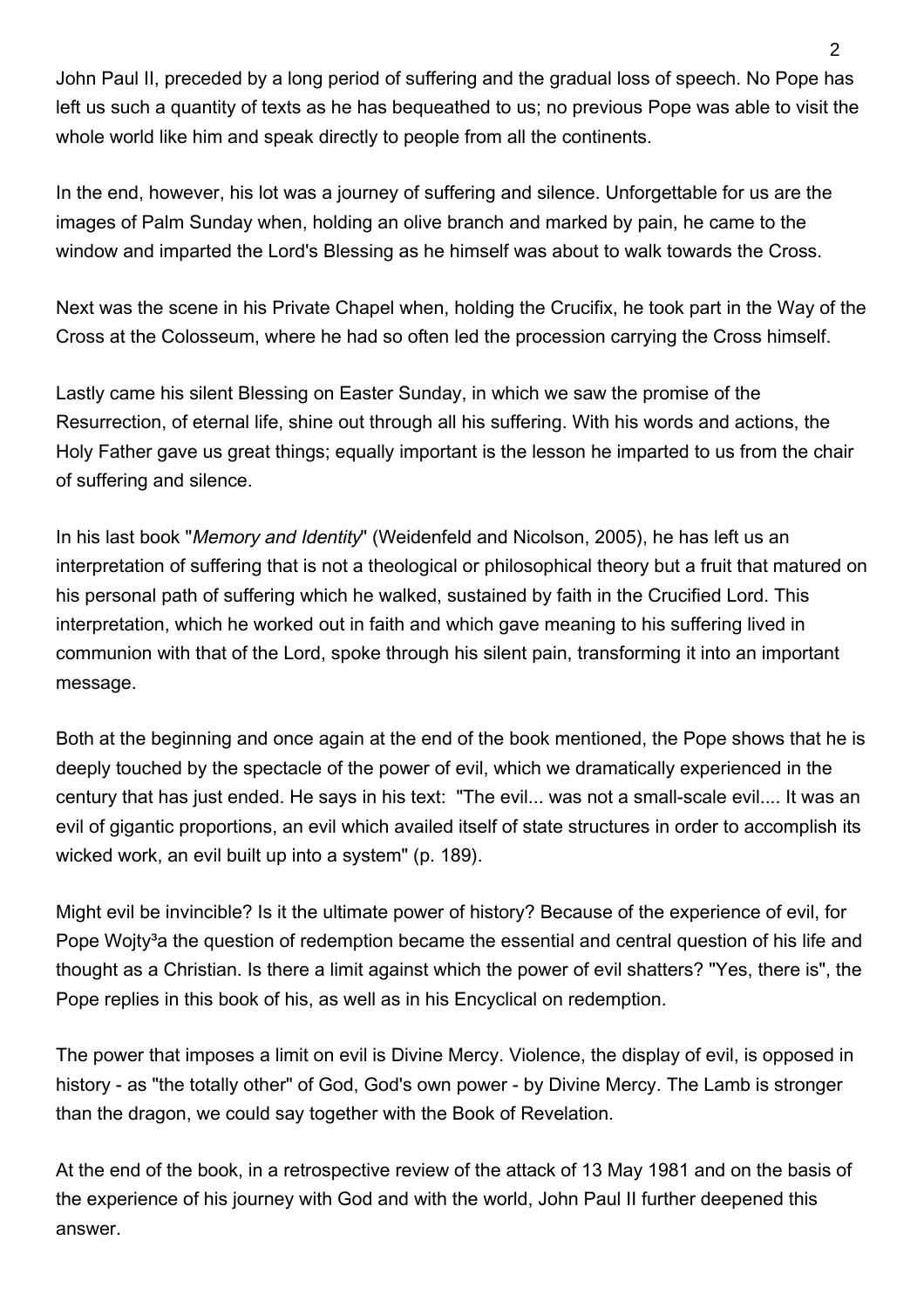What limits the force of evil, the power, in brief, which overcomes it - this is how he says it - is God's suffering, the suffering of the Son of God on the Cross: "The suffering of the Crucified God is not just one form of suffering alongside others.... In sacrificing himself for us all, Christ gave a new meaning to suffering, opening up a new dimension, a new order: the order of love.... The passion of Christ on the Cross gave a radically new meaning to suffering, transforming it from within.... It is this suffering which burns and consumes evil with the flame of love.... All human suffering, all pain, all infirmity contains within itself a promise of salvation;... evil is present in the world partly so as to awaken our love, our self-gift in generous and disinterested service to those visited by suffering.... Christ has redeemed the world: "By his wounds we are healed' (Is 53: 5)" (p. 189, ff.).

All this is not merely learned theology, but the expression of a faith lived and matured through suffering. Of course, we must do all we can to alleviate suffering and prevent the injustice that causes the suffering of the innocent. However, we must also do the utmost to ensure that people can discover the meaning of suffering and are thus able to accept their own suffering and to unite it with the suffering of Christ.

In this way, it is merged with redemptive love and consequently becomes a force against the evil in the world.

The response across the world to the Pope's death was an overwhelming demonstration of gratitude for the fact that in his ministry he offered himself totally to God for the world; a thanksgiving for the fact that in a world full of hatred and violence he taught anew love and suffering in the service of others; he showed us, so to speak, in the flesh, the Redeemer, redemption, and gave us the certainty that indeed, evil does not have the last word in the world.

I would now like to mention, if briefly, another two events also initiated by Pope John Paul II: they are the [World Youth Day celebrated in Cologne](http://www.vatican.va/gmg/documents/gmg_2005_en.html) and the [Synod of Bishops on the Eucharist](http://www.vatican.va/roman_curia/synod/index.htm#XI%20Ordinary%20General%20Assembly%20of%20the%20Synod%20of%20Bishops), which also ended the Year of the Eucharist inaugurated by Pope John Paul II.

The [World Youth Day](http://www.vatican.va/gmg/documents/gmg_2005_en.html) has lived on as a great gift in the memory of those present. More than a million young people gathered in the City of Cologne on the Rhine River and in the neighbouring towns to listen together to the Word of God, to pray together, to receive the Sacraments of Reconciliation and the Eucharist, to sing and to celebrate together, to rejoice in life and to worship and receive the Lord in the Eucharist during the great meetings on Saturday evening and Sunday. Joy simply reigned throughout those days.

Apart from keeping order, the police had nothing to do - the Lord had gathered his family, tangibly overcoming every frontier and barrier, and in the great communion between us, he made us experience his presence.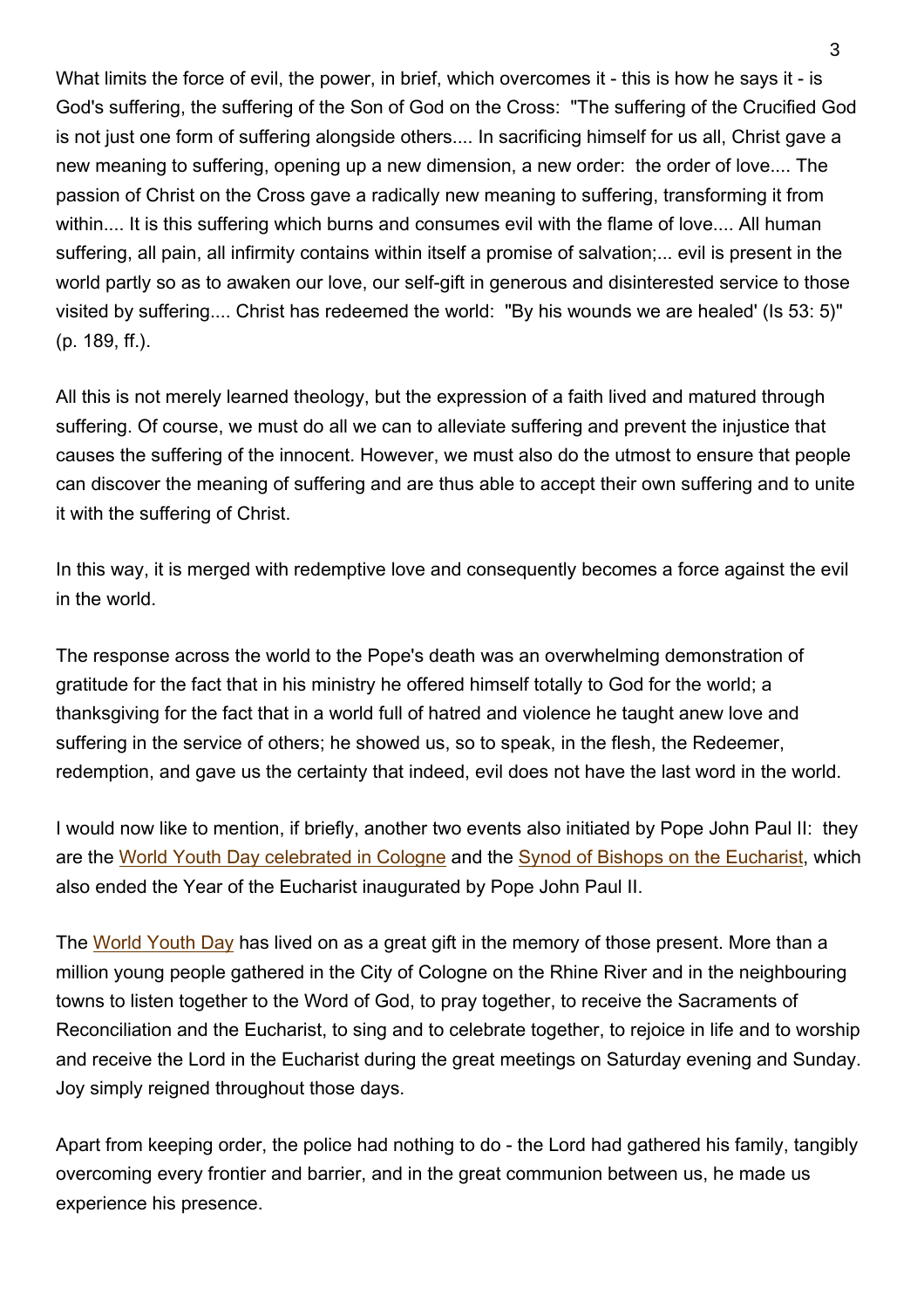The motto chosen for those days - "We have come to worship him!", contained two great images which encouraged the right approach from the outset. First there was the image of the pilgrimage, the image of the person who, looking beyond his own affairs and daily life, sets out in search of his essential destination, the truth, the right life, God.

This image of the person on his way towards the goal of life contained another two clear indications.

First of all, there was the invitation not to see the world that surrounds us solely as raw material with which we can do something, but to try to discover in it "the Creator's handwriting", the creative reason and the love from which the world was born and of which the universe speaks to us, if we pay attention, if our inner senses awaken and acquire perception of the deepest dimensions of reality.

As a second element there is a further invitation: to listen to the historical revelation which alone can offer us the key to the interpretation of the silent mystery of creation, pointing out to us the practical way towards the true Lord of the world and of history, who conceals himself in the poverty of the stable in Bethlehem.

The other image contained in the [World Youth Day](http://www.vatican.va/gmg/documents/gmg_2005_en.html) motto was the person worshipping: "We have come to worship him". Before any activity, before the world can change there must be worship. Worship alone sets us truly free; worship alone gives us the criteria for our action. Precisely in a world in which guiding criteria are absent and the threat exists that each person will be a law unto himself, it is fundamentally necessary to stress worship.

For all those who were present the intense silence of that million young people remains unforgettable, a silence that united and uplifted us all when the Lord in the Blessed Sacrament was placed on the altar. Let us cherish in our hearts the images of Cologne: they are signs that continue to be valid. Without mentioning individual names, I would like on this occasion to thank everyone who made World Youth Day possible; but especially, let us together thank the Lord, for indeed, he alone could give us those days in the way in which we lived them.

The word "adoration" [worship] brings us to the second great event that I wish to talk about: the Synod of Bishops and the Year of the Eucharist. Pope John Paul II, with the Encyclical [Ecclesia de](http://www.vatican.va/edocs/ENG0821/_INDEX.HTM) [Eucharistia](http://www.vatican.va/edocs/ENG0821/_INDEX.HTM) and the Apostolic Letter [Mane Nobiscum Domine](http://w2.vatican.va/content/john-paul-ii/en/apost_letters/documents/hf_jp-ii_apl_20041008_mane-nobiscum-domine.html), gave us the essential clues and at the same time, with his personal experience of Eucharistic faith, put the Church's teaching into practice.

Moreover, the Congregation for Divine Worship, in close connection with the Encyclical, published the Instruction [Redemptionis Sacramentum](http://www.vatican.va/roman_curia/congregations/ccdds/documents/rc_con_ccdds_doc_20040423_redemptionis-sacramentum_en.html) as a practical guide to the correct implementation of the [conciliar Constitution on the liturgy and liturgical reform](http://www.vatican.va/archive/hist_councils/ii_vatican_council/documents/vat-ii_const_19631204_sacrosanctum-concilium_en.html). In addition to all this, was it really possible to say anything new, to develop further the whole of this teaching?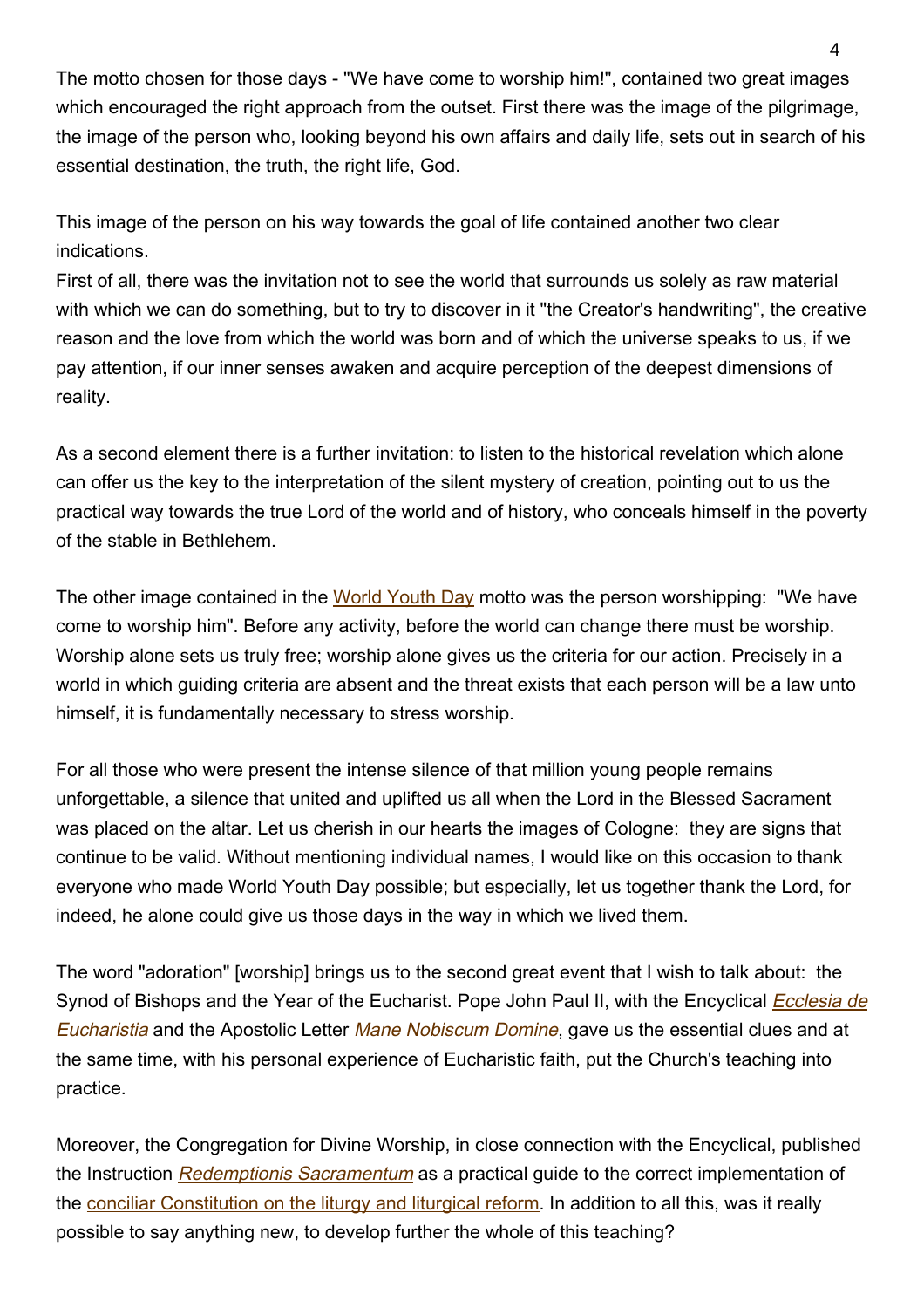This was exactly the great experience of the Synod, during which a reflection of the riches of the Eucharistic life of the Church today and the inexhaustibility of her Eucharistic faith could be perceived in the Fathers' contributions. What the Fathers thought and expressed must be presented, in close connection with the Propositiones of the Synod, in a Post-Synodal Document.

Here, once again, I only wish to underline that point which a little while ago we already mentioned in the context of World Youth Day: adoration of the Risen Lord, present in the Eucharist with flesh and blood, with body and soul, with divinity and humanity.

It is moving for me to see how everywhere in the Church the joy of Eucharistic adoration is reawakening and being fruitful. In the period of liturgical reform, Mass and adoration outside it were often seen as in opposition to one another: it was thought that the Eucharistic Bread had not been given to us to be contemplated, but to be eaten, as a widespread objection claimed at that time.

The experience of the prayer of the Church has already shown how nonsensical this antithesis was. Augustine had formerly said: "...*nemo autem illam carnem manducat, nisi prius adoraverit:...* peccemus non adorando - No one should eat this flesh without first adoring it;... we should sin were we not to adore it" (cf. Enarr. in Ps 98: 9 CCL XXXIX 1385).

Indeed, we do not merely receive something in the Eucharist. It is the encounter and unification of persons; the person, however, who comes to meet us and desires to unite himself to us is the Son of God. Such unification can only be brought about by means of adoration.

Receiving the Eucharist means adoring the One whom we receive. Precisely in this way and only in this way do we become one with him. Therefore, the development of Eucharistic adoration, as it took shape during the Middle Ages, was the most consistent consequence of the Eucharistic mystery itself: only in adoration can profound and true acceptance develop. And it is precisely this personal act of encounter with the Lord that develops the social mission which is contained in the Eucharist and desires to break down barriers, not only the barriers between the Lord and us but also and above all those that separate us from one another.

The last event of this year on which I wish to reflect here is the celebration of the conclusion of the [Second Vatican Council](http://www.vatican.va/archive/hist_councils/ii_vatican_council/index.htm) [4](http://www.vatican.va/archive/hist_councils/ii_vatican_council/index.htm)0 years ago. This memory prompts the question: What has been the result of the Council? Was it well received? What, in the acceptance of the Council, was good and what was inadequate or mistaken? What still remains to be done? No one can deny that in vast areas of the Church the implementation of the Council has been somewhat difficult, even without wishing to apply to what occurred in these years the description that St Basil, the great Doctor of the Church, made of the Church's situation after the Council of Nicea: he compares her situation to a naval battle in the darkness of the storm, saying among other things: "The raucous shouting of those who through disagreement rise up against one another, the incomprehensible chatter, the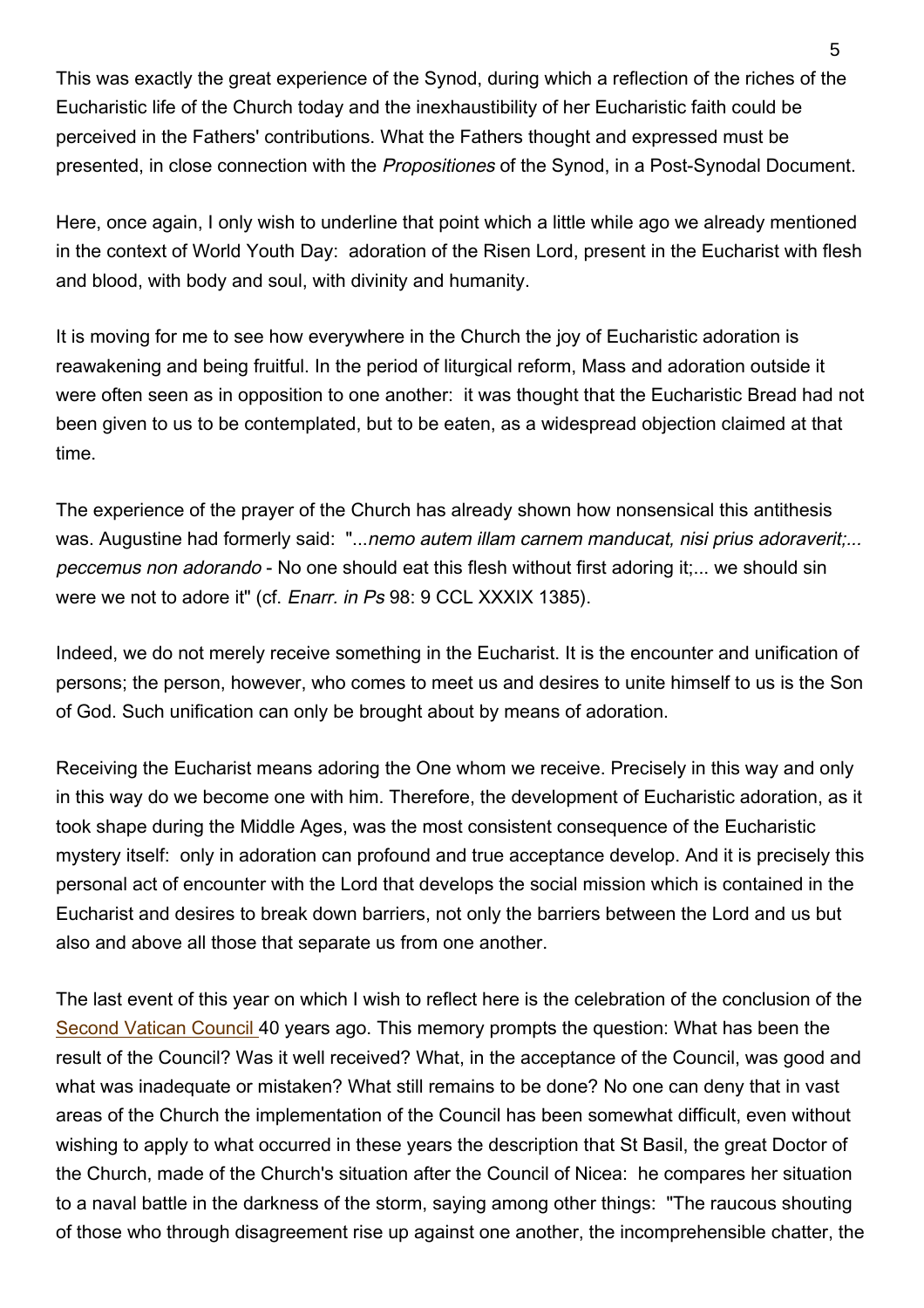confused din of uninterrupted clamouring, has now filled almost the whole of the Church, falsifying through excess or failure the right doctrine of the faith..." (De Spiritu Sancto, XXX, 77; PG 32, 213 A; SCh 17 ff., p. 524).

We do not want to apply precisely this dramatic description to the situation of the post-conciliar period, yet something from all that occurred is nevertheless reflected in it. The question arises: Why has the implementation of the Council, in large parts of the Church, thus far been so difficult?

Well, it all depends on the correct interpretation of the Council or - as we would say today - on its proper hermeneutics, the correct key to its interpretation and application. The problems in its implementation arose from the fact that two contrary hermeneutics came face to face and quarrelled with each other. One caused confusion, the other, silently but more and more visibly, bore and is bearing fruit.

On the one hand, there is an interpretation that I would call "a hermeneutic of discontinuity and rupture"; it has frequently availed itself of the sympathies of the mass media, and also one trend of modern theology. On the other, there is the "hermeneutic of reform", of renewal in the continuity of the one subject-Church which the Lord has given to us. She is a subject which increases in time and develops, yet always remaining the same, the one subject of the journeying People of God.

The hermeneutic of discontinuity risks ending in a split between the pre-conciliar Church and the post-conciliar Church. It asserts that the texts of the Council as such do not yet express the true spirit of the Council. It claims that they are the result of compromises in which, to reach unanimity, it was found necessary to keep and reconfirm many old things that are now pointless. However, the true spirit of the Council is not to be found in these compromises but instead in the impulses toward the new that are contained in the texts.

These innovations alone were supposed to represent the true spirit of the Council, and starting from and in conformity with them, it would be possible to move ahead. Precisely because the texts would only imperfectly reflect the true spirit of the Council and its newness, it would be necessary to go courageously beyond the texts and make room for the newness in which the Council's deepest intention would be expressed, even if it were still vague.

In a word: it would be necessary not to follow the texts of the Council but its spirit. In this way, obviously, a vast margin was left open for the question on how this spirit should subsequently be defined and room was consequently made for every whim.

The nature of a Council as such is therefore basically misunderstood. In this way, it is considered as a sort of constituent that eliminates an old constitution and creates a new one. However, the Constituent Assembly needs a mandator and then confirmation by the mandator, in other words, the people the constitution must serve. The Fathers had no such mandate and no one had ever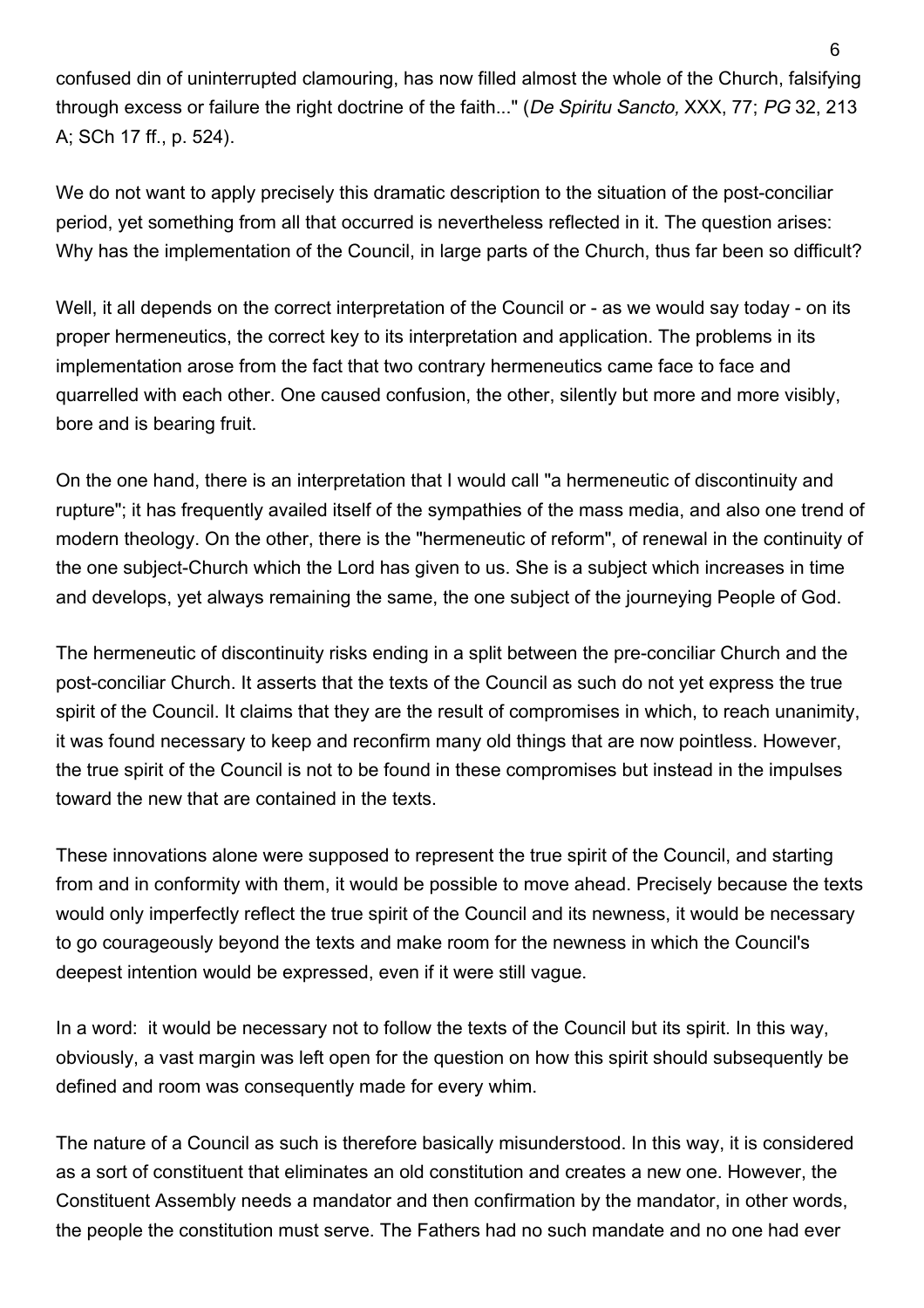given them one; nor could anyone have given them one because the essential constitution of the Church comes from the Lord and was given to us so that we might attain eternal life and, starting from this perspective, be able to illuminate life in time and time itself.

Through the Sacrament they have received, Bishops are stewards of the Lord's gift. They are "stewards of the mysteries of God" (I Cor 4: 1); as such, they must be found to be "faithful" and "wise" (cf. Lk 12: 41-48). This requires them to administer the Lord's gift in the right way, so that it is not left concealed in some hiding place but bears fruit, and the Lord may end by saying to the administrator: "Since you were dependable in a small matter I will put you in charge of larger affairs" (cf. Mt 25: 14-30; Lk 19: 11-27).

These Gospel parables express the dynamic of fidelity required in the Lord's service; and through them it becomes clear that, as in a Council, the dynamic and fidelity must converge.

The hermeneutic of discontinuity is countered by the hermeneutic of reform, as it was presented first by Pope John XXIII in his Speech inaugurating the Council on 11 October 1962 and later by Pope Paul VI in his [Discourse for the Council's conclusion on 7 December 1965](http://w2.vatican.va/content/paul-vi/en/speeches/1965/documents/hf_p-vi_spe_19651207_epilogo-concilio.html).

Here I shall cite only John XXIII's well-known words, which unequivocally express this hermeneutic when he says that the Council wishes "to transmit the doctrine, pure and integral, without any attenuation or distortion". And he continues: "Our duty is not only to guard this precious treasure, as if we were concerned only with antiquity, but to dedicate ourselves with an earnest will and without fear to that work which our era demands of us...". It is necessary that "adherence to all the teaching of the Church in its entirety and preciseness..." be presented in "faithful and perfect conformity to the authentic doctrine, which, however, should be studied and expounded through the methods of research and through the literary forms of modern thought. The substance of the ancient doctrine of the deposit of faith is one thing, and the way in which it is presented is another...", retaining the same meaning and message (The Documents of Vatican II, Walter M. Abbott, S.J., p. 715).

It is clear that this commitment to expressing a specific truth in a new way demands new thinking on this truth and a new and vital relationship with it; it is also clear that new words can only develop if they come from an informed understanding of the truth expressed, and on the other hand, that a reflection on faith also requires that this faith be lived. In this regard, the programme that Pope John XXIII proposed was extremely demanding, indeed, just as the synthesis of fidelity and dynamic is demanding.

However, wherever this interpretation guided the implementation of the Council, new life developed and new fruit ripened. Forty years after the Council, we can show that the positive is far greater and livelier than it appeared to be in the turbulent years around 1968. Today, we see that although the good seed developed slowly, it is nonetheless growing; and our deep gratitude for the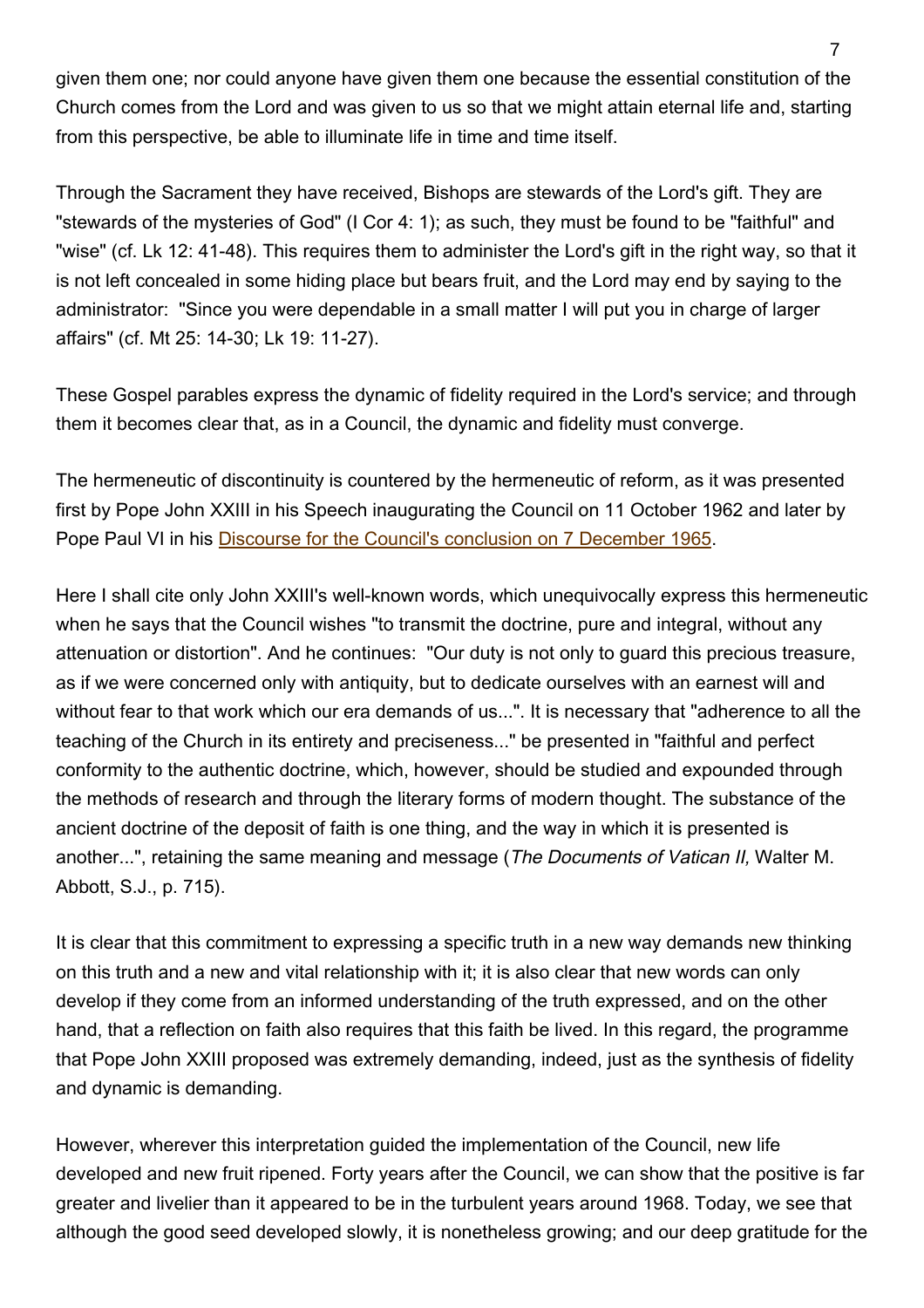work done by the Council is likewise growing.

In his [Discourse closing the Council](http://w2.vatican.va/content/paul-vi/en/speeches/1965/documents/hf_p-vi_spe_19651207_epilogo-concilio.html), Paul VI pointed out a further specific reason why a hermeneutic of discontinuity can seem convincing.

In the great dispute about man which marks the modern epoch, the Council had to focus in particular on the theme of anthropology. It had to question the relationship between the Church and her faith on the one hand, and man and the contemporary world on the other (cf. ibid.). The question becomes even clearer if, instead of the generic term "contemporary world", we opt for another that is more precise: the Council had to determine in a new way the relationship between the Church and the modern era.

This relationship had a somewhat stormy beginning with the Galileo case. It was then totally interrupted when Kant described "religion within pure reason" and when, in the radical phase of the French Revolution, an image of the State and the human being that practically no longer wanted to allow the Church any room was disseminated.

In the 19th century under Pius IX, the clash between the Church's faith and a radical liberalism and the natural sciences, which also claimed to embrace with their knowledge the whole of reality to its limit, stubbornly proposing to make the "hypothesis of God" superfluous, had elicited from the Church a bitter and radical condemnation of this spirit of the modern age. Thus, it seemed that there was no longer any milieu open to a positive and fruitful understanding, and the rejection by those who felt they were the representatives of the modern era was also drastic.

In the meantime, however, the modern age had also experienced developments. People came to realize that the American Revolution was offering a model of a modern State that differed from the theoretical model with radical tendencies that had emerged during the second phase of the French Revolution.

The natural sciences were beginning to reflect more and more clearly their own limitations imposed by their own method, which, despite achieving great things, was nevertheless unable to grasp the global nature of reality.

So it was that both parties were gradually beginning to open up to each other. In the period between the two World Wars and especially after the Second World War, Catholic statesmen demonstrated that a modern secular State could exist that was not neutral regarding values but alive, drawing from the great ethical sources opened by Christianity.

Catholic social doctrine, as it gradually developed, became an important model between radical liberalism and the Marxist theory of the State. The natural sciences, which without reservation professed a method of their own to which God was barred access, realized ever more clearly that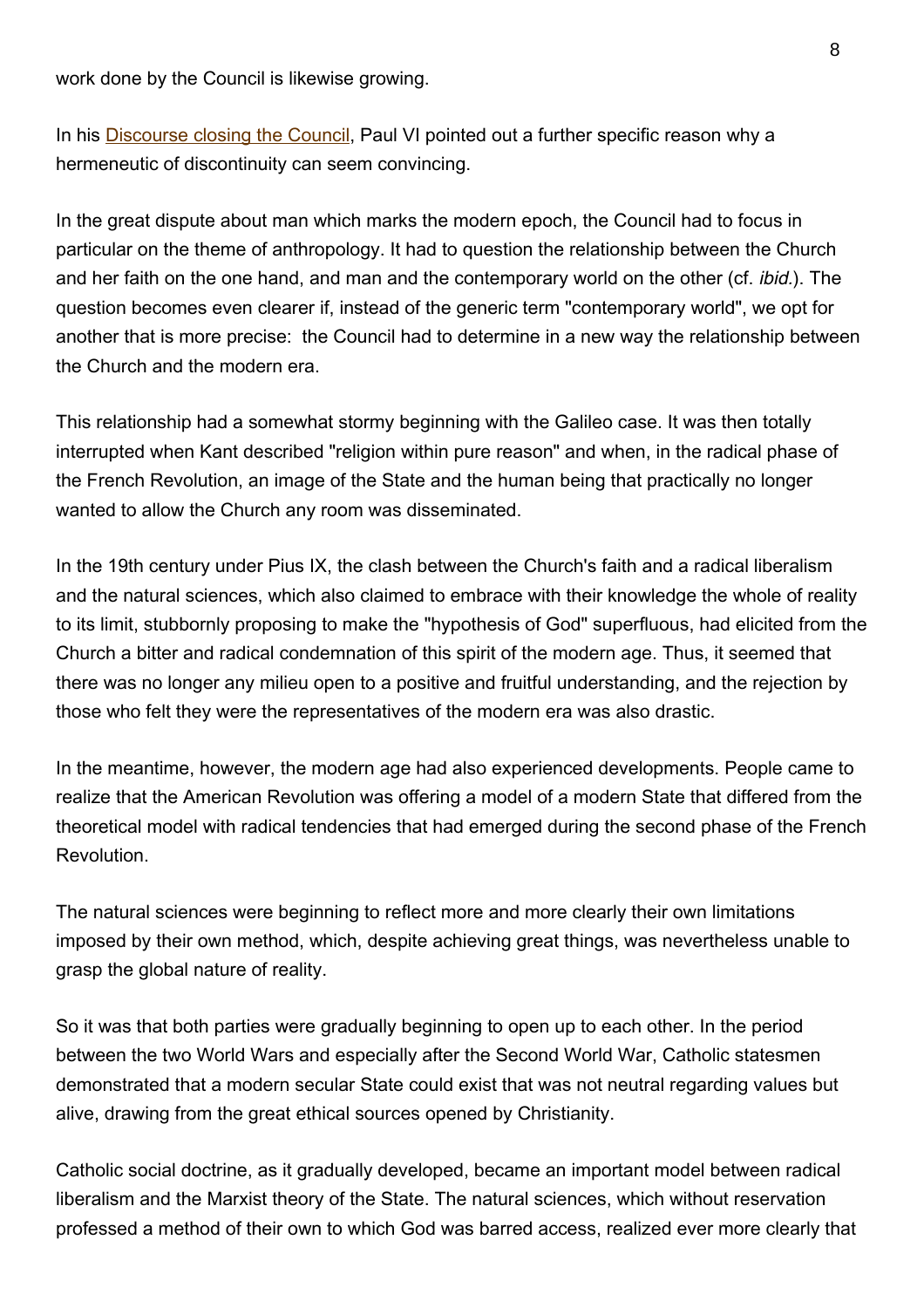this method did not include the whole of reality. Hence, they once again opened their doors to God, knowing that reality is greater than the naturalistic method and all that it can encompass.

It might be said that three circles of questions had formed which then, at the time of the Second Vatican Council, were expecting an answer. First of all, the relationship between faith and modern science had to be redefined. Furthermore, this did not only concern the natural sciences but also historical science for, in a certain school, the historical-critical method claimed to have the last word on the interpretation of the Bible and, demanding total exclusivity for its interpretation of Sacred Scripture, was opposed to important points in the interpretation elaborated by the faith of the Church.

Secondly, it was necessary to give a new definition to the relationship between the Church and the modern State that would make room impartially for citizens of various religions and ideologies, merely assuming responsibility for an orderly and tolerant coexistence among them and for the freedom to practise their own religion.

Thirdly, linked more generally to this was the problem of religious tolerance - a question that required a new definition of the relationship between the Christian faith and the world religions. In particular, before the recent crimes of the Nazi regime and, in general, with a retrospective look at a long and difficult history, it was necessary to evaluate and define in a new way the relationship between the Church and the faith of Israel.

These are all subjects of great importance - they were the great themes of the second part of the Council - on which it is impossible to reflect more broadly in this context. It is clear that in all these sectors, which all together form a single problem, some kind of discontinuity might emerge. Indeed, a discontinuity had been revealed but in which, after the various distinctions between concrete historical situations and their requirements had been made, the continuity of principles proved not to have been abandoned. It is easy to miss this fact at a first glance.

It is precisely in this combination of continuity and discontinuity at different levels that the very nature of true reform consists. In this process of innovation in continuity we must learn to understand more practically than before that the Church's decisions on contingent matters - for example, certain practical forms of liberalism or a free interpretation of the Bible - should necessarily be contingent themselves, precisely because they refer to a specific reality that is changeable in itself. It was necessary to learn to recognize that in these decisions it is only the principles that express the permanent aspect, since they remain as an undercurrent, motivating decisions from within.

On the other hand, not so permanent are the practical forms that depend on the historical situation and are therefore subject to change.

Basic decisions, therefore, continue to be well-grounded, whereas the way they are applied to new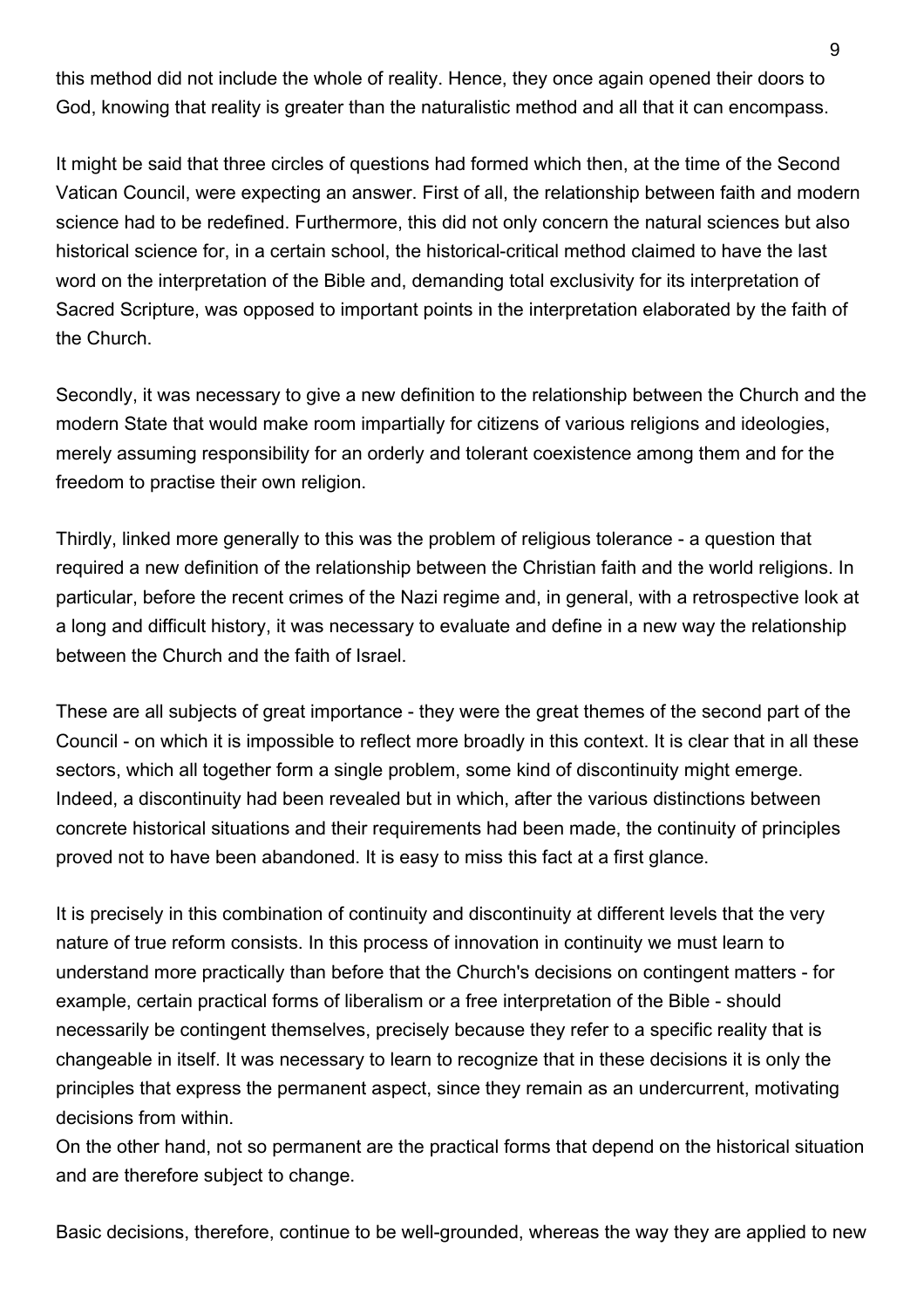contexts can change. Thus, for example, if religious freedom were to be considered an expression of the human inability to discover the truth and thus become a canonization of relativism, then this social and historical necessity is raised inappropriately to the metaphysical level and thus stripped of its true meaning. Consequently, it cannot be accepted by those who believe that the human person is capable of knowing the truth about God and, on the basis of the inner dignity of the truth, is bound to this knowledge.

It is quite different, on the other hand, to perceive religious freedom as a need that derives from human coexistence, or indeed, as an intrinsic consequence of the truth that cannot be externally imposed but that the person must adopt only through the process of conviction.

The [Second Vatican Council](http://www.vatican.va/archive/hist_councils/ii_vatican_council/index.htm), recognizing and making its own an essential principle of the modern State with the [Decree on Religious Freedom](http://www.vatican.va/archive/hist_councils/ii_vatican_council/documents/vat-ii_decl_19651207_dignitatis-humanae_en.html), has recovered the deepest patrimony of the Church. By so doing she can be conscious of being in full harmony with the teaching of Jesus himself (cf. Mt 22: 21), as well as with the Church of the martyrs of all time. The ancient Church naturally prayed for the emperors and political leaders out of duty (cf. I Tm 2: 2); but while she prayed for the emperors, she refused to worship them and thereby clearly rejected the religion of the State.

The martyrs of the early Church died for their faith in that God who was revealed in Jesus Christ, and for this very reason they also died for freedom of conscience and the freedom to profess one's own faith - a profession that no State can impose but which, instead, can only be claimed with God's grace in freedom of conscience. A missionary Church known for proclaiming her message to all peoples must necessarily work for the freedom of the faith. She desires to transmit the gift of the truth that exists for one and all.

At the same time, she assures peoples and their Governments that she does not wish to destroy their identity and culture by doing so, but to give them, on the contrary, a response which, in their innermost depths, they are waiting for - a response with which the multiplicity of cultures is not lost but instead unity between men and women increases and thus also peace between peoples.

The [Second Vatican Council](http://www.vatican.va/archive/hist_councils/ii_vatican_council/index.htm), with its new definition of the relationship between the faith of the Church and certain essential elements of modern thought, has reviewed or even corrected certain historical decisions, but in this apparent discontinuity it has actually preserved and deepened her inmost nature and true identity.

The Church, both before and after the Council, was and is the same Church, one, holy, catholic and apostolic, journeying on through time; she continues "her pilgrimage amid the persecutions of the world and the consolations of God", proclaiming the death of the Lord until he comes (cf. [Lumen Gentium](http://www.vatican.va/archive/hist_councils/ii_vatican_council/documents/vat-ii_const_19641121_lumen-gentium_en.html), n. 8).

Those who expected that with this fundamental "yes" to the modern era all tensions would be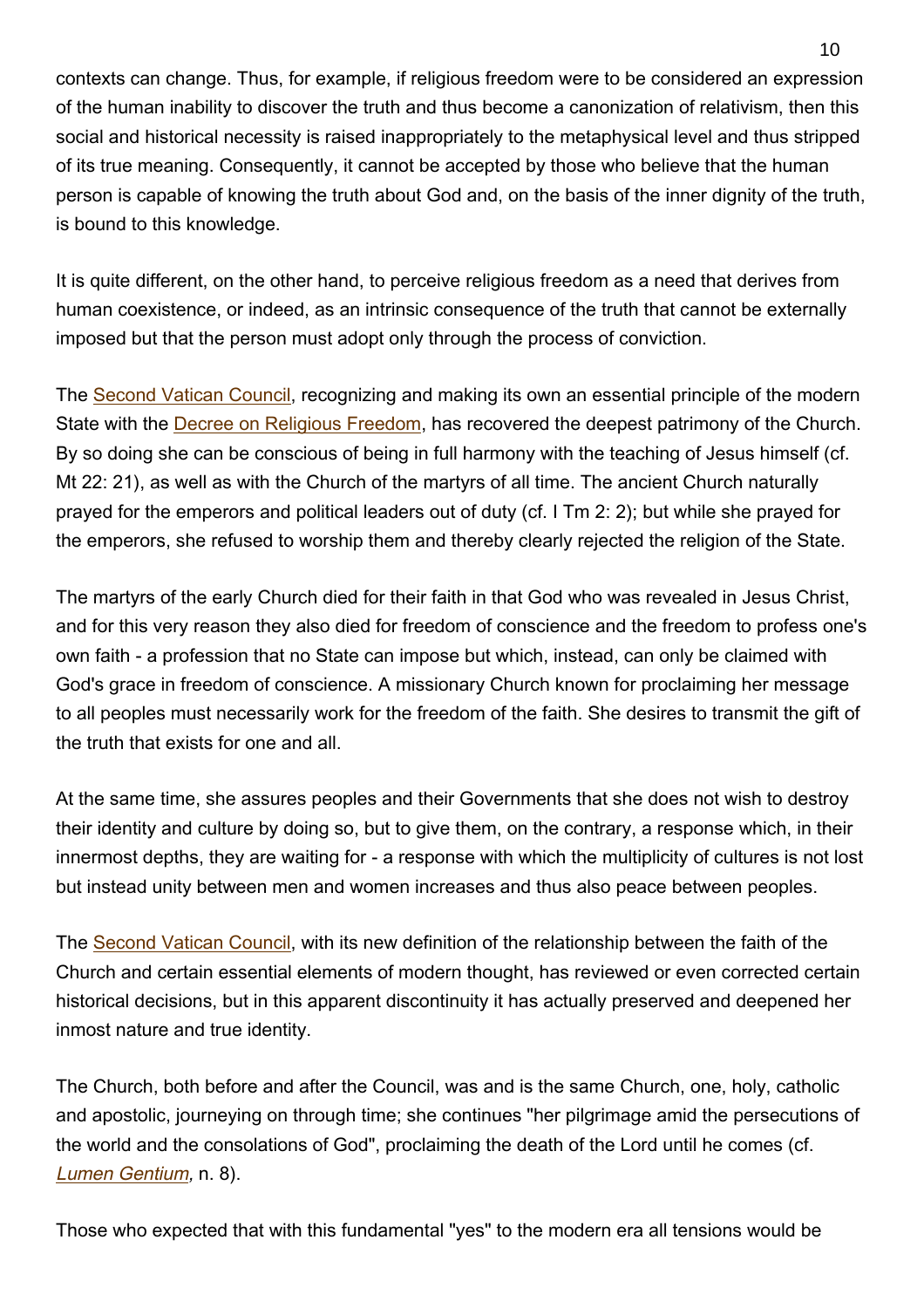dispelled and that the "openness towards the world" accordingly achieved would transform everything into pure harmony, had underestimated the inner tensions as well as the contradictions inherent in the modern epoch.

They had underestimated the perilous frailty of human nature which has been a threat to human progress in all the periods of history and in every historical constellation. These dangers, with the new possibilities and new power of man over matter and over himself, did not disappear but instead acquired new dimensions: a look at the history of the present day shows this clearly.

In our time too, the Church remains a "sign that will be opposed" (Lk 2: 34) - not without reason did Pope John Paul II, then still a Cardinal, give this title to the theme for the Spiritual Exercises he preached in 1976 to Pope Paul VI and the Roman Curia. The Council could not have intended to abolish the Gospel's opposition to human dangers and errors.

On the contrary, it was certainly the Council's intention to overcome erroneous or superfluous contradictions in order to present to our world the requirement of the Gospel in its full greatness and purity.

The steps the Council took towards the modern era which had rather vaguely been presented as "openness to the world", belong in short to the perennial problem of the relationship between faith and reason that is re-emerging in ever new forms. The situation that the Council had to face can certainly be compared to events of previous epochs.

In his First Letter, St Peter urged Christians always to be ready to give an answer (apo-logia) to anyone who asked them for the logos, the reason for their faith (cf. 3: 15).

This meant that biblical faith had to be discussed and come into contact with Greek culture and learn to recognize through interpretation the separating line but also the convergence and the affinity between them in the one reason, given by God.

When, in the 13th century through the Jewish and Arab philosophers, Aristotelian thought came into contact with Medieval Christianity formed in the Platonic tradition and faith and reason risked entering an irreconcilable contradiction, it was above all St Thomas Aquinas who mediated the new encounter between faith and Aristotelian philosophy, thereby setting faith in a positive relationship with the form of reason prevalent in his time. There is no doubt that the wearing dispute between modern reason and the Christian faith, which had begun negatively with the Galileo case, went through many phases, but with the Second Vatican Council the time came when broad new thinking was required.

Its content was certainly only roughly traced in the conciliar texts, but this determined its essential direction, so that the dialogue between reason and faith, particularly important today, found its